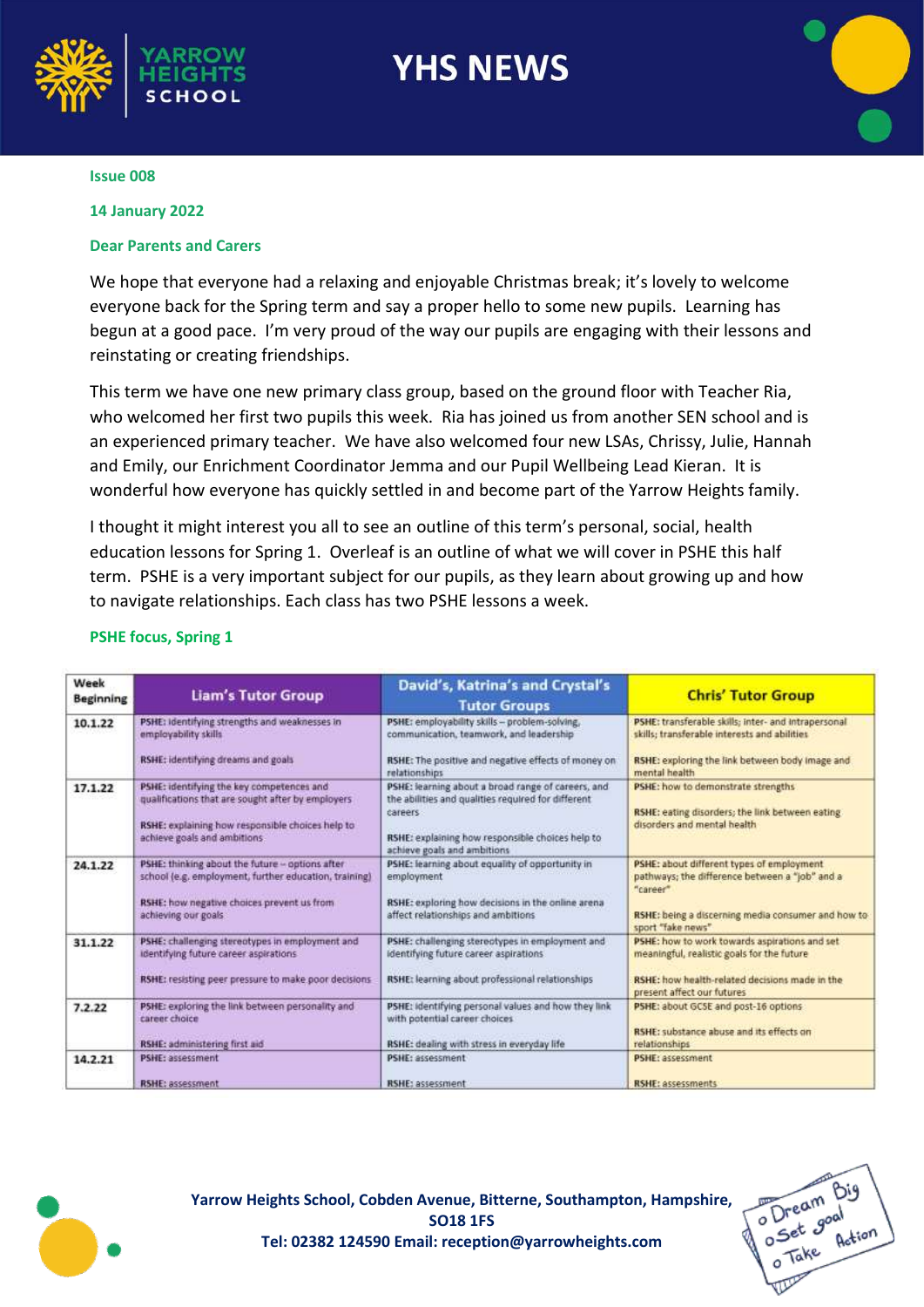

# **YHS NEWS**



| Week<br>Beginning | <b>Lisa's Tutor Group</b>                                                                                                              | <b>Mario's Tutor Group</b>                                                                                                                                                                                                                                                                                                                                                               | <b>Ria' Tutor Group</b>                                                                                                                                                                                                                                                                                                         |
|-------------------|----------------------------------------------------------------------------------------------------------------------------------------|------------------------------------------------------------------------------------------------------------------------------------------------------------------------------------------------------------------------------------------------------------------------------------------------------------------------------------------------------------------------------------------|---------------------------------------------------------------------------------------------------------------------------------------------------------------------------------------------------------------------------------------------------------------------------------------------------------------------------------|
| 10.1.22           | PSHE: I know that my body belongs to<br>me and that I have control over what<br>happens to it.<br>RSHE: Lego Therapy with Liz and Lisa | PSHE: Growing and Changing-Puberty.<br>To learn about the changes that happen at<br>puberty.<br>RSHE: The importance of self-respect and<br>how this links to their own happiness.                                                                                                                                                                                                       | <b>PSHE:</b><br>RSHE: To know that there is a normal range<br>of emotions (e.g. happiness, sadness,<br>anger, fear, surprise, nervousness)                                                                                                                                                                                      |
| 17.1.22           | PSHE: Understand why getting enough<br>exercise and enough sleep is important.<br>RSHE:: Lego Therapy with Liz and Lisa                | PSHE: Keeping Safe-local environment.<br>About keeping safe in the local<br>environment.<br>RSHE: The importance of self-respect and<br>how this links to their own happiness.                                                                                                                                                                                                           | PSHE: To know what good physical health<br>means.<br>RSHE: To know that all humans experience<br>emotions in relation to different<br>experiences and situations.                                                                                                                                                               |
| 24.1.22           | PSHE: I understand how to take care of<br>my body.<br>RSHE: Lego Therapy with Liz and Lisa                                             | PSHE: Feelings and Emotions<br>To be able to recognise and respond<br>appropriately to a wider range of feelings in<br>others.<br>RSHE: To understand how to recognise and<br>talk about their emotions, including having<br>a varied vocabulary of words to use when<br>talking about their own and others'<br>feelings.                                                                | PSHE: To know that bacteria and viruses<br>can affect health but how everyday hygiene<br>routines can limit the spread of infection.<br>RSHE: To understand how to recognise and<br>talk about their emotions, including having<br>a varied vocabulary of words to use when<br>talking about their own and others'<br>feelings. |
| 31.1.22           | PSHF: - Lunderstand the harmful effects<br>of using drugs, including alcohol and<br>tobacco<br>RSHE: Lego Therapy with Liz and Lisa    | PSHE: Healthy Relationships<br>To recognise what constitutes a positive.<br>healthy relationship and develop the skills<br>to form and maintain positive and healthy<br>relationships. To recognise<br>different types of relationship, including<br>those between acquaintances, friends,<br>relatives and families.<br>RSHE: Build and maintain healthy<br>relationships of all kinds. | PSHE: To understand the wider importance<br>of personal hygiene and how to maintain it<br>RSHE: To understand how to judge whether<br>what they are feeling and how they are<br>behaving is appropriate and proportionate.                                                                                                      |
| 7.2.22            | PSHE: I understand what a positive<br>body image is.                                                                                   | PSHE: Healthy Relationships<br>To judge what kind of physical contact is<br>acceptable or unacceptable and how to<br>respond.                                                                                                                                                                                                                                                            | PSHE: To understand that mental wellbeing<br>is a normal part of daily life, in the same<br>way as physical health.                                                                                                                                                                                                             |

## **Lunchtimes**

Our school offers a varied, healthy and medically approved diet. We are used to catering for gluten free, dairy free and other special dietary requirements. We will always try to accommodate children with self-limiting diets in collaboration with parents and our therapy team.

The school meal option is available for every child free of charge; nevertheless if they wish to bring in a packed lunch form home that is absolutely fine. We do however ask that the packed lunch does not include high salt or high sugar items such as crisps and chocolate/biscuit bars.

If you have any queries regarding catering, please speak with our Pupil Development Lead Cat Catton, who will be happy to inform and advise you.

## **Labelling clothing**

We're finding items of clothing, water bottles, pencil cases around the school as pupils leave these lying around whilst engaging in social interactions, particularly at break and lunchtime. Please can I ask you to label everything with your child's name so that we can return it quickly and children aren't searching the school for their belongings during the following lesson!



**Yarrow Heights School, Cobden Avenue, Bitterne, Southampton, Hampshire, SO18 1FS Tel: 02382 124590 Email: reception@yarrowheights.com**